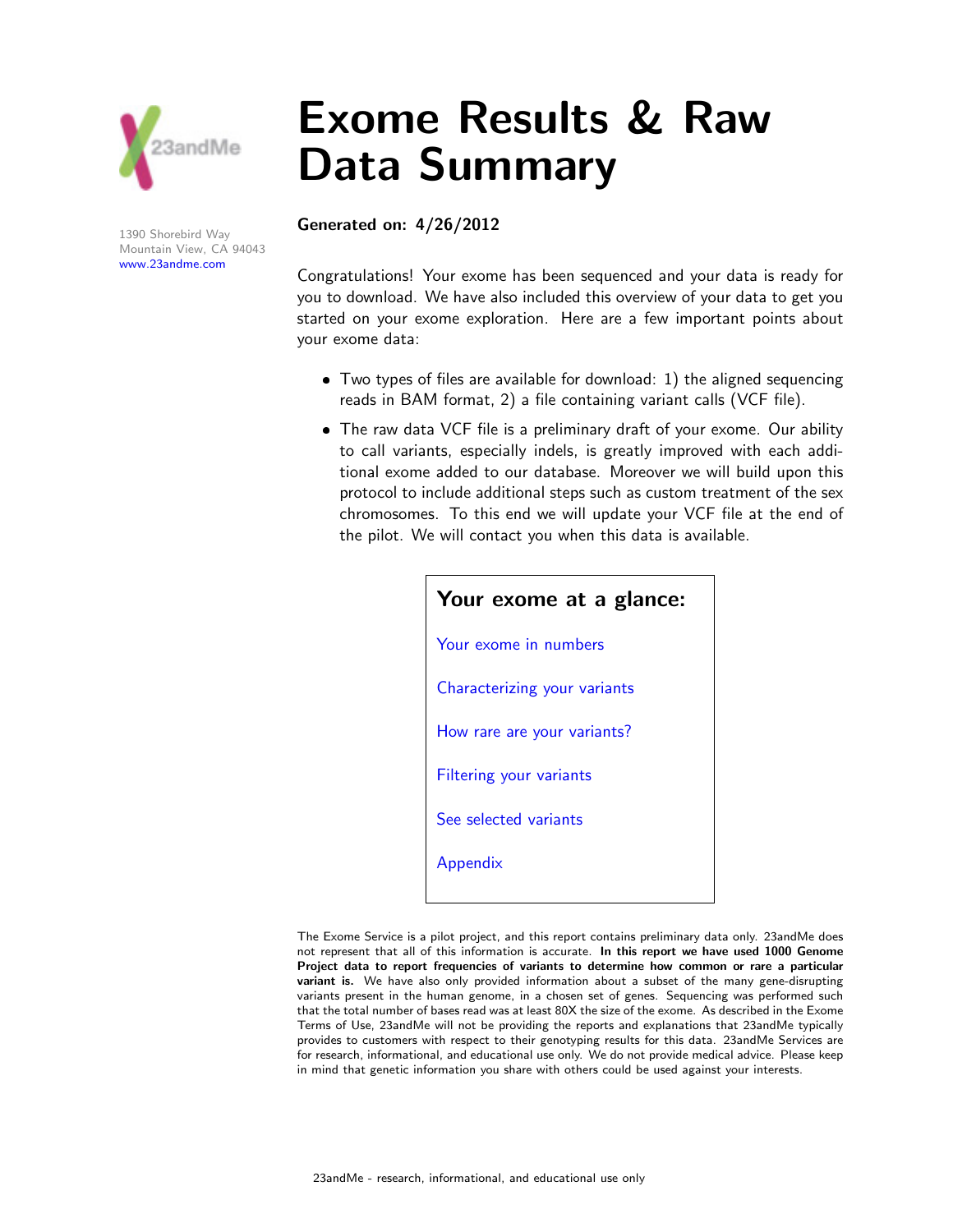### Your exome in numbers



Figure 1: Getting from raw reads to called variants. A) The number of bases obtained by sequencing your exome. The top line indicates total coverage. B) Total number of called bases in your exome. The vast majority are the same as the reference genome. C) An expansion of the small sliver of variants depicted in B. These are the variants present in your VCF file.

Welcome to your exome. Your exome is the 50 million DNA bases of your genome containing the information necessary to encode all your proteins. Your exome data consists of two parts, the raw data (both aligned and unaligned Illumina reads, fig1A) and a draft of the variants present in your exome (fig1C). While this draft is provisional and we will be improving upon it, we wanted to allow you to dig in to your exome as soon as possible so you can tell us what you think is important and should be included.

To create the first draft of your exome we implemented the Broad Institute's "Best Practice" protocol for exome sequencing analysis. You can read a detailed description of it here (for brief summary see Appendix).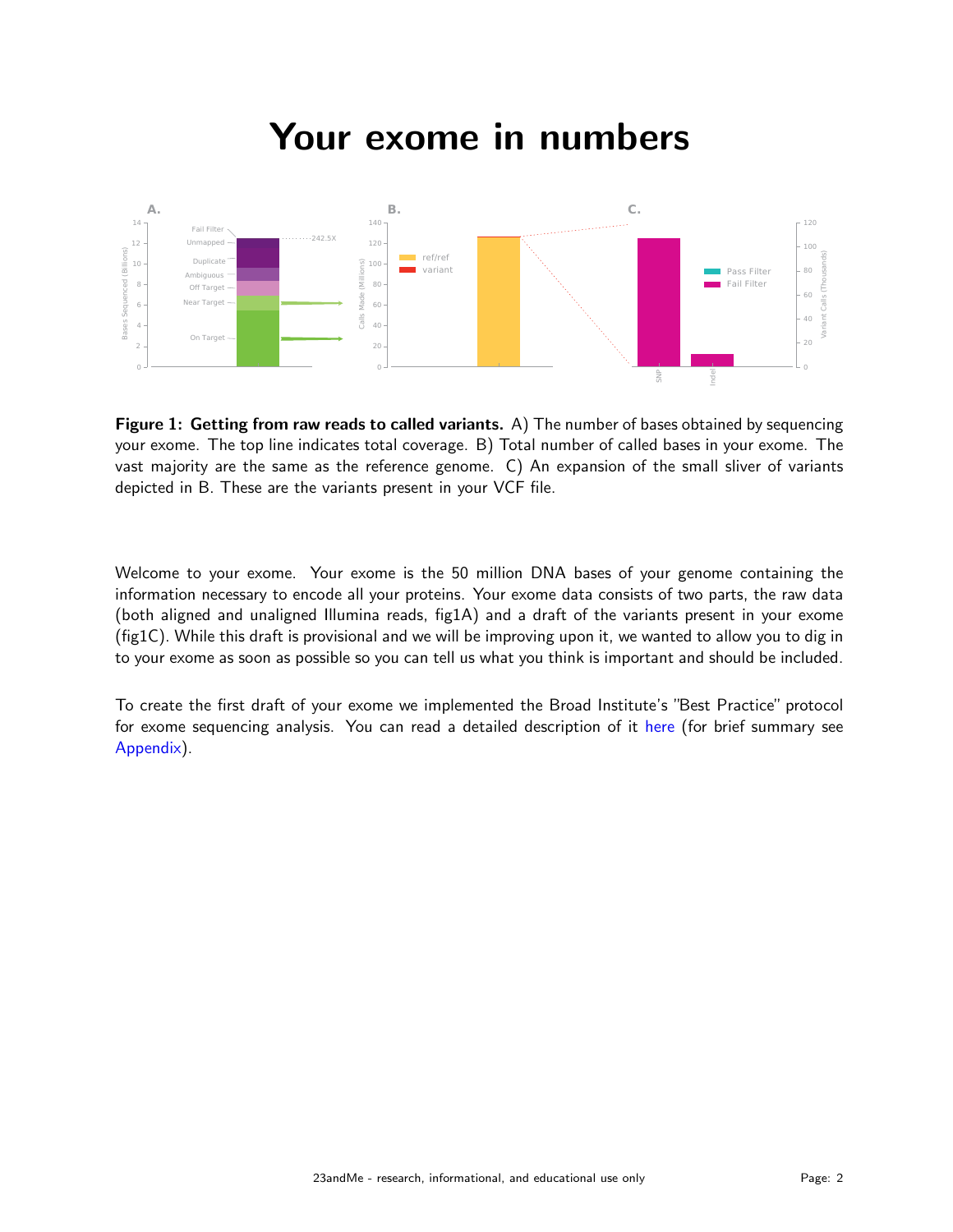### Characterizing your variants



Number of variants

Figure 2: Predicting impact of variants on gene function. An overview of your variants and their predicted impact on gene function.

The variants in your VCF file are the positions in your genome that differ from the reference genome. Most of these variants are likely to be functionally neutral and unlikely to cause any severe disorders. Pinpointing genuine disease mutations is still challenging and we used a number of software tools to identify those that may be functionally important. We estimated the impact a variant has on gene function based on the severity of its effect on the gene product:

#### High impact:

**Frame shift** Insertion or deletion of bases, not multiple of 3.

Splice site Variant at the 'splicing site' may disrupt the consensus splicing site sequence.

Stop gain Premature termination of peptides, which would disable protein function.

Start loss Loss of the start codon.

Stop loss Loss of the stop codon.

#### Moderate impact:

Nonsynonymous substitution Non-conservative change altering an amino acid in a protein.

Codon insertion or deletion Insertion or deletion of bases, multiple of 3.

#### Low impact:

Synonymous substitution Variant that does not alter the amino acid sequence due to codon degeneracy.

Start gain Variant resulting in the gain of a start codon.

**Synonymous stop** Variant changing one stop codon into another.

Unknown impact: Variants unlikely to affect gene products.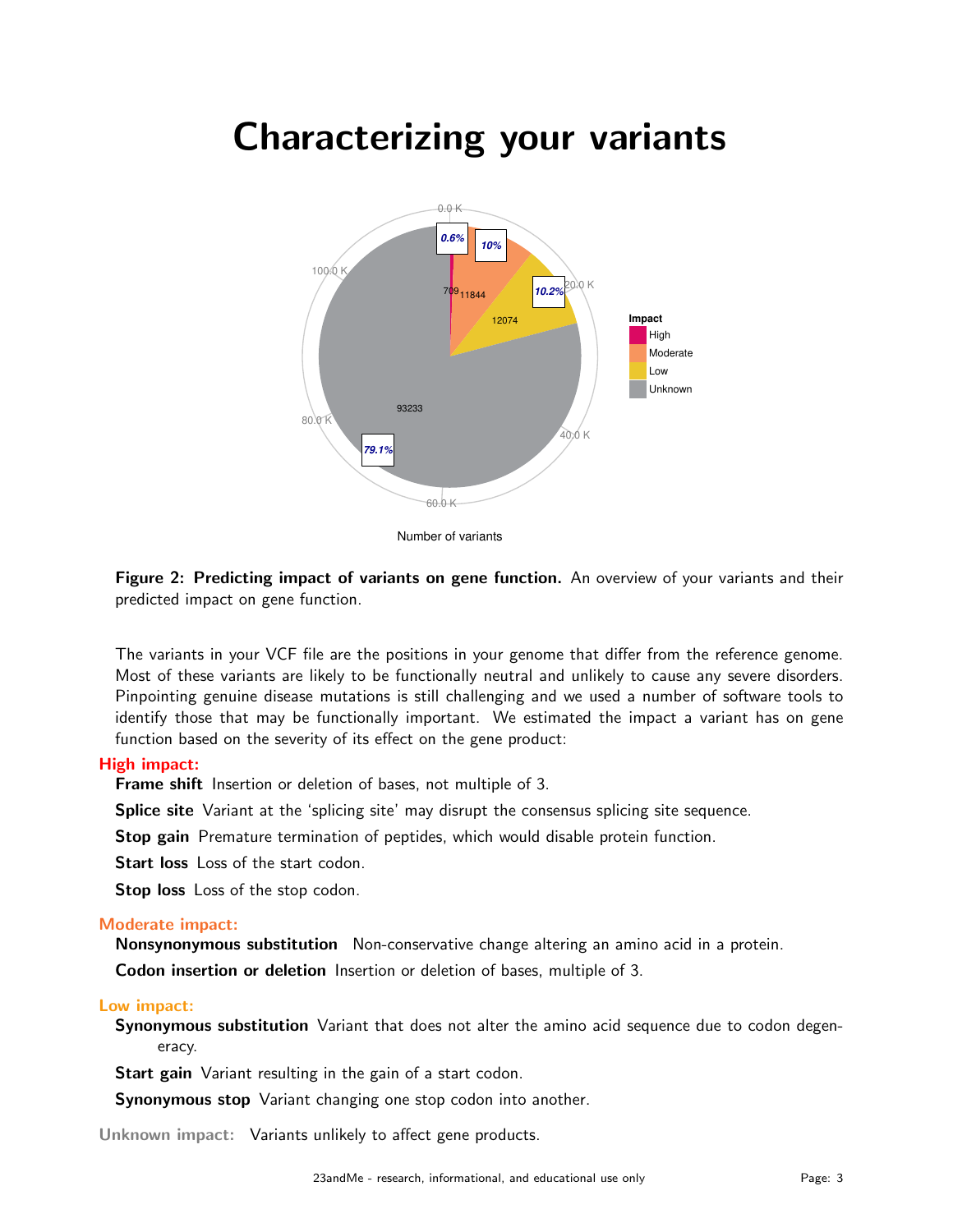### How rare are your variants?



Figure 3: Variant frequencies. The allele frequencies of the variants in your exome. Unknown: allele is present in a public database but no frequency data was available.

One of the advantages of exome sequencing is that we can detect sequence variants that are unique to you! By comparing your variants to all those that have been discovered so far, we can divide your variants into the following categories:

- novel variant hasn't been observed in current public sequence databases
- **unknown** variant has been observed in public databases but allelic frequency has not been calculated and therefore is not available
- **rare** variant with allelic frequency  $\langle 1\%$
- $\bullet$  somewhat rare variant with frequency 1-5%
- common frequency of the variant is greater than 5%

One of the most comprehensive human variation public datasets is maintained by the 1000 Genomes Project. We use 1000 Genomes Project data (project release: 08-26-2011) to report frequencies of alleles found in your exome, including reporting if it is absent from the public database (*i.e.* a novel variant).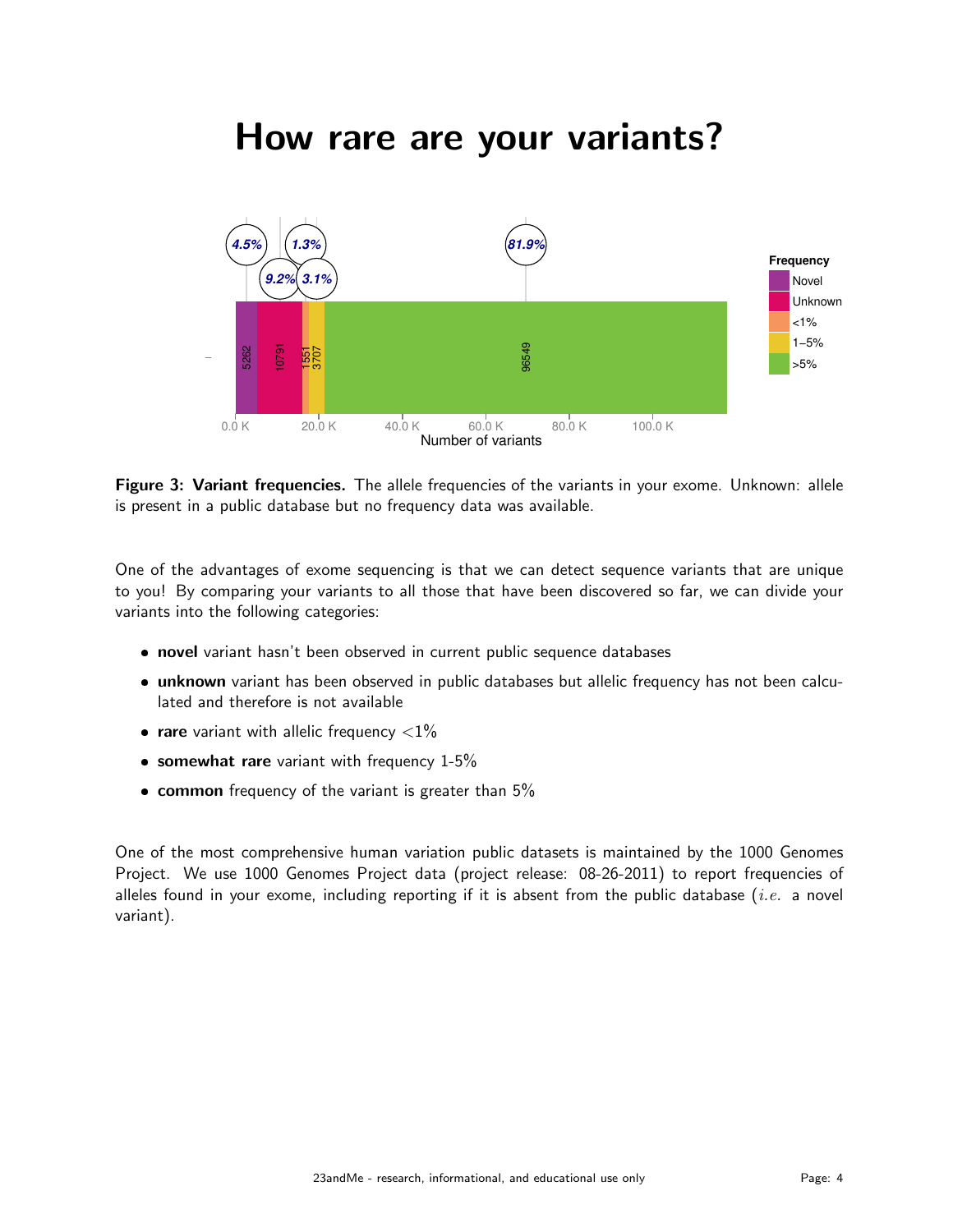## Filtering your variants



Figure 4: Variant filtering decision tree. A graphical representation of the filtering process that was used to generate your short list of variants of interest.

Most sequence variants in your exome are likely to be neutral and do not cause any severe disorders. A filtering process is often undertaken to prioritize variants discovered through sequencing. To identify potentially interesting and relevant variants with potential functional effects (contributing to disease and other phenotypes of interest) we used three consecutive filters, depicted in the figure above: (1) effect of the variant on the gene product; (2) allele frequency of the variant; (3) location of the variant in one of 592 genes involved in Mendelian disorders (at this point we also exclude indels and variants on the sex chromosomes).

We hope you find this initial list of variants interesting and that it will help you in your journey through your exome. This short list of variants only scratches the surface of what your genome contains and is just the beginning of where your data can take you. Have fun!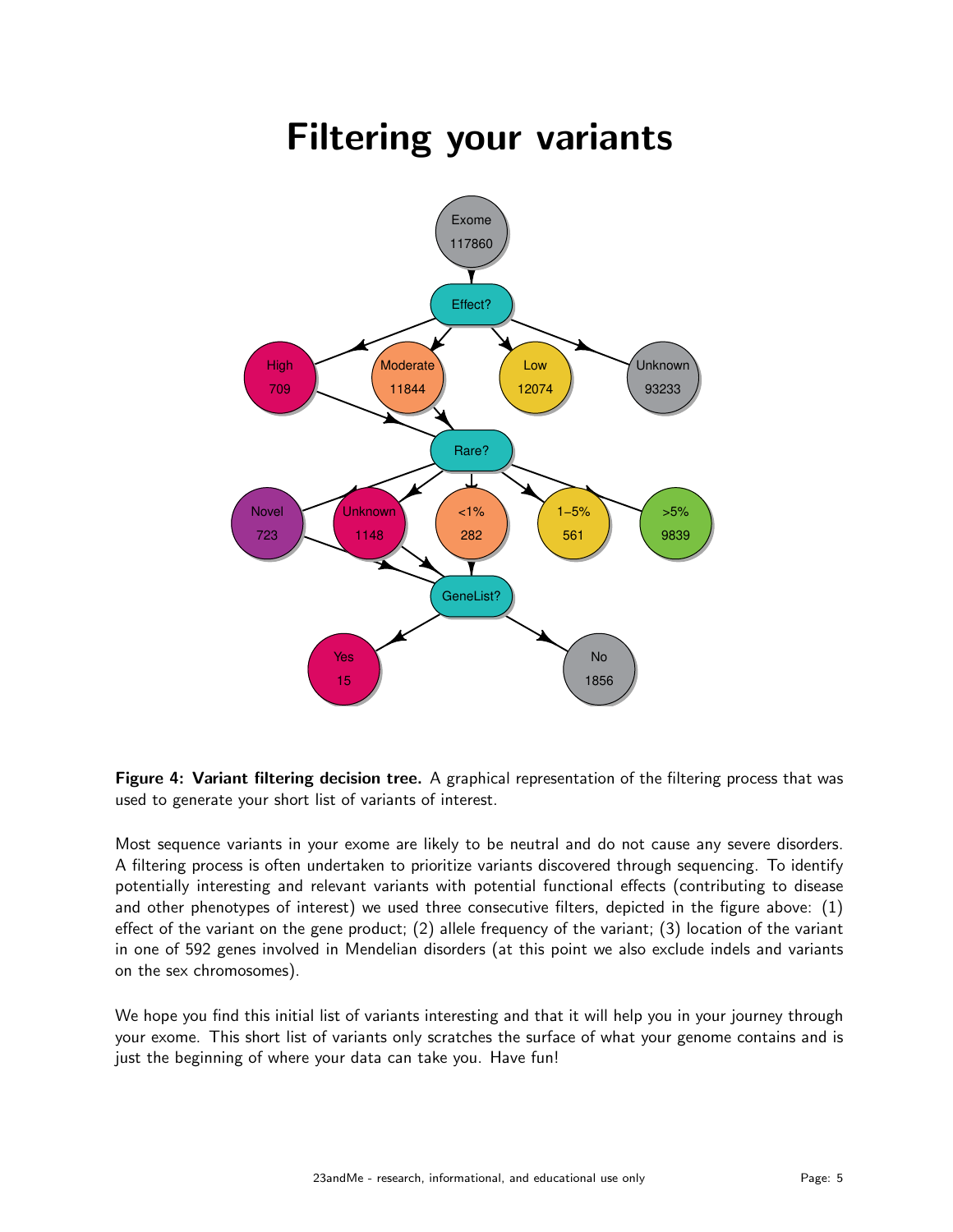### List of selected variants

| Variant 1:      | Gene: $CLN5$ Your genotype: $C/A$ Location: chr13:77574606 |                                   |  |  |
|-----------------|------------------------------------------------------------|-----------------------------------|--|--|
| <b>Effect:</b>  | NON SYNONYMOUS<br>Impact:<br><b>CODING</b>                 | <b>Type: MODERATE</b>             |  |  |
| Frequency:      | <b>1KGenomes: 0.00270</b>                                  | dbSNP: rs138611001                |  |  |
| <b>Quality:</b> | <b>Genotype quality: 99</b>                                | Coverage depth: 63                |  |  |
| Details:        | Gene description: ceroid-lipofuscinosis, neuronal 5        |                                   |  |  |
|                 | Transcript: ENST00000535238                                | AA change: N108K                  |  |  |
|                 | EntrezId: 1203                                             | <b>Ensemblid: ENSG00000102805</b> |  |  |
|                 | UniProt: 075503                                            | <b>OMIM: 608102</b>               |  |  |



| Variant 2:        | Gene: USH2A Your genotype: $C/G$ Location: chr1:216496932              |  |                                   |  |
|-------------------|------------------------------------------------------------------------|--|-----------------------------------|--|
| Effect:           | NON SYNONYMOUS<br>Impact:<br><b>CODING</b>                             |  | <b>Type: MODERATE</b>             |  |
| <b>Frequency:</b> | <b>1KGenomes: 0.00730</b>                                              |  | dbSNP: rs35730265                 |  |
| <b>Quality:</b>   | <b>Genotype quality: 99</b>                                            |  | Coverage depth: 122               |  |
| Details:          | <b>Gene description:</b> Usher syndrome 2A (autosomal recessive, mild) |  |                                   |  |
|                   | Transcript: ENST00000307340                                            |  | AA change: E478D                  |  |
|                   | EntrezId: 7399                                                         |  | <b>Ensemblid: ENSG00000042781</b> |  |
|                   | UniProt: 075445                                                        |  | <b>OMIM: 608400</b>               |  |

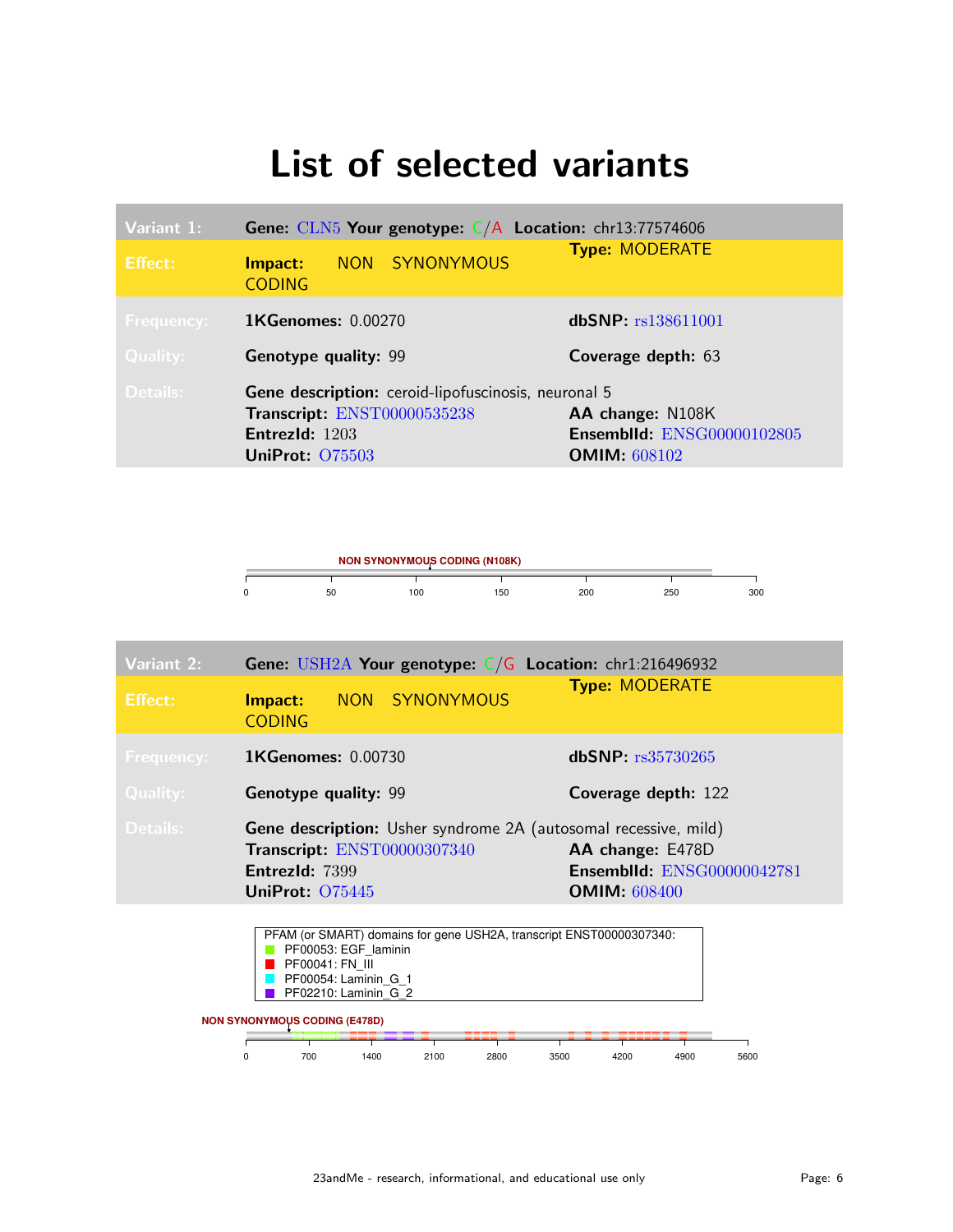| Variant 3:<br>Effect:                | Gene: TTN Your genotype: $T/G$ Location: chr2:179477267<br>NON SYNONYMOUS<br>Impact:<br><b>CODING</b> | <b>Type: MODERATE</b>                                                          |
|--------------------------------------|-------------------------------------------------------------------------------------------------------|--------------------------------------------------------------------------------|
| <b>Frequency:</b><br><b>Quality:</b> | <b>1KGenomes: 0.00830</b><br><b>Genotype quality: 99</b>                                              | dbSNP: rs36043230<br>Coverage depth: 180                                       |
| Details:                             | <b>Gene description: titin</b><br>Transcript: ENST00000342992<br>EntrezId: 7273<br>UniProt: Q8WZ42    | AA change: N14094T<br><b>Ensemblid: ENSG00000155657</b><br><b>OMIM: 188840</b> |

| PFAM (or SMART) domains for gene TTN, transcript ENST00000342992: |
|-------------------------------------------------------------------|
| <b>PF07679:</b> Ig I-set                                          |
| $\blacksquare$ PF09042: Titin Z                                   |
| <b>PF07686:</b> Ig V-set                                          |
| PF00047: Immunoglobulin                                           |
| PF02818: PPAK motif                                               |
| $\blacksquare$ PF00041: FN III                                    |
| PF00069: Se/Thr kinase-like dom                                   |
| <b>PF07714: Ser-Thr/Tyr kinase</b>                                |
|                                                                   |



| Variant 4:        | Gene: $KCNJ1$ Your genotype: $G/A$ Location: chr11:128709618                                                                                       |                                                                              |  |  |  |  |
|-------------------|----------------------------------------------------------------------------------------------------------------------------------------------------|------------------------------------------------------------------------------|--|--|--|--|
| Effect:           | NON SYNONYMOUS<br>Impact:<br><b>CODING</b>                                                                                                         | <b>Type: MODERATE</b>                                                        |  |  |  |  |
| <b>Frequency:</b> | <b>1KGenomes: 0.00270</b>                                                                                                                          | dbSNP: rs117535913                                                           |  |  |  |  |
| Quality:          | <b>Genotype quality: 99</b>                                                                                                                        | Coverage depth: 123                                                          |  |  |  |  |
| Details:          | Gene description: potassium inwardly-rectifying channel, subfamily J, member 1<br>Transcript: ENST00000324036<br>EntrezId: 3758<br>UniProt: P48048 | AA change: T174M<br><b>Ensemblid: ENSG00000151704</b><br><b>OMIM: 600359</b> |  |  |  |  |

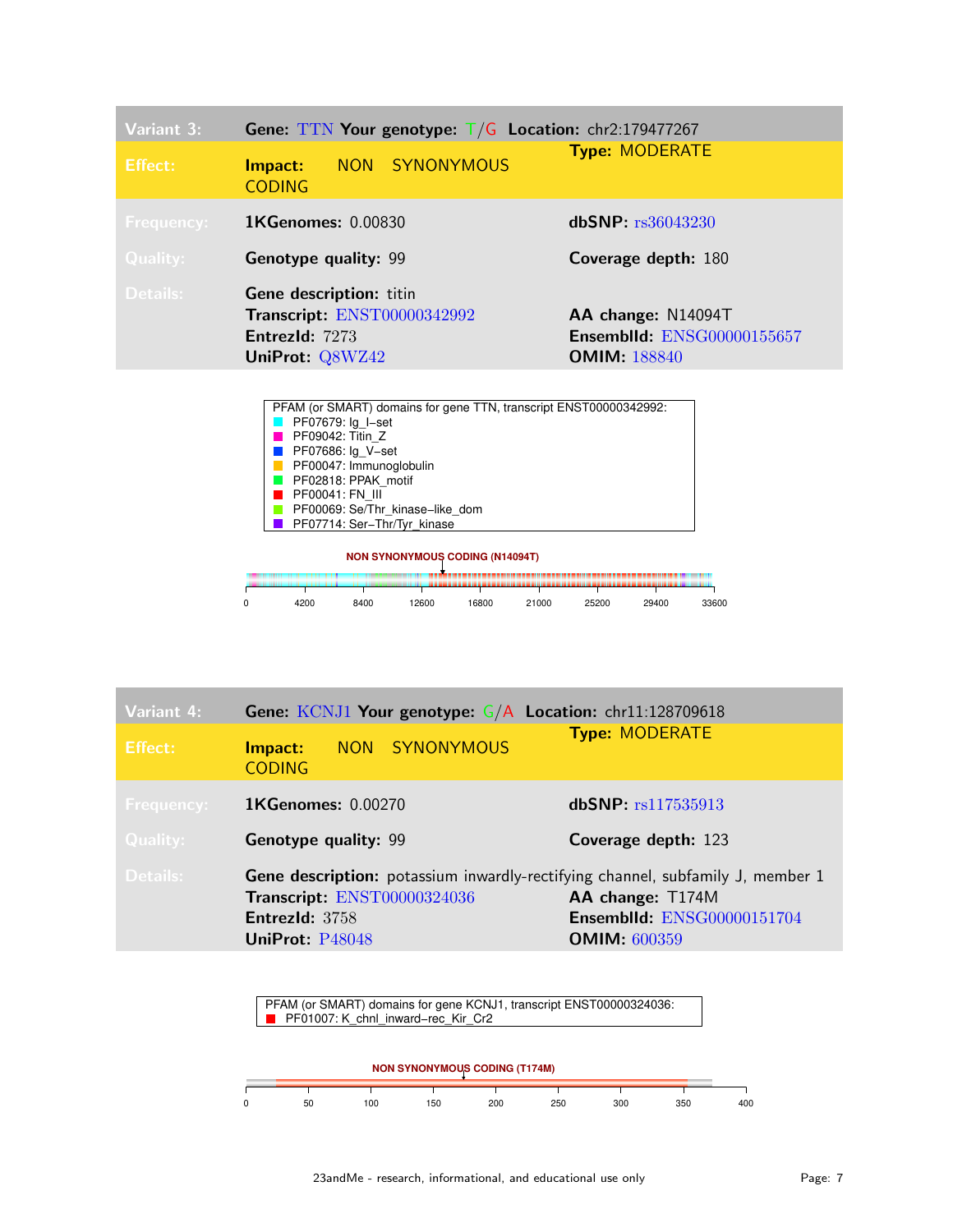| Variant 5:        | <b>Gene:</b> LAMA2 Your genotype: $A/G$ Location: chr6:129762036                                                | <b>Type: MODERATE</b>                                                         |  |
|-------------------|-----------------------------------------------------------------------------------------------------------------|-------------------------------------------------------------------------------|--|
| Effect:           | NON SYNONYMOUS<br>Impact:<br><b>CODING</b>                                                                      |                                                                               |  |
| <b>Frequency:</b> | <b>1KGenomes: 0.00230</b>                                                                                       | dbSNP: rs56035053                                                             |  |
| <b>Quality:</b>   | <b>Genotype quality: 99</b>                                                                                     | Coverage depth: 88                                                            |  |
| Details:          | <b>Gene description:</b> laminin, alpha 2<br>Transcript: ENST00000354729<br>EntrezId: 3908<br>UniProt: $P24043$ | AA change: Q2054R<br><b>Ensemblid: ENSG00000196569</b><br><b>OMIM: 156225</b> |  |





| Variant 6:        | Gene: USH2A Your genotype: $G/T$ Location: chr1:215914751                                                                                  |                                                                               |
|-------------------|--------------------------------------------------------------------------------------------------------------------------------------------|-------------------------------------------------------------------------------|
| <b>Effect:</b>    | NON SYNONYMOUS<br>Impact:<br><b>CODING</b>                                                                                                 | <b>Type: MODERATE</b>                                                         |
| <b>Frequency:</b> | <b>1KGenomes: 0.00780</b>                                                                                                                  | dbSNP: rs41303285                                                             |
| Quality:          | <b>Genotype quality: 99</b>                                                                                                                | Coverage depth: 181                                                           |
| Details:          | <b>Gene description:</b> Usher syndrome 2A (autosomal recessive, mild)<br>Transcript: ENST00000307340<br>EntrezId: 7399<br>UniProt: 075445 | AA change: P3893T<br><b>Ensemblid: ENSG00000042781</b><br><b>OMIM: 608400</b> |

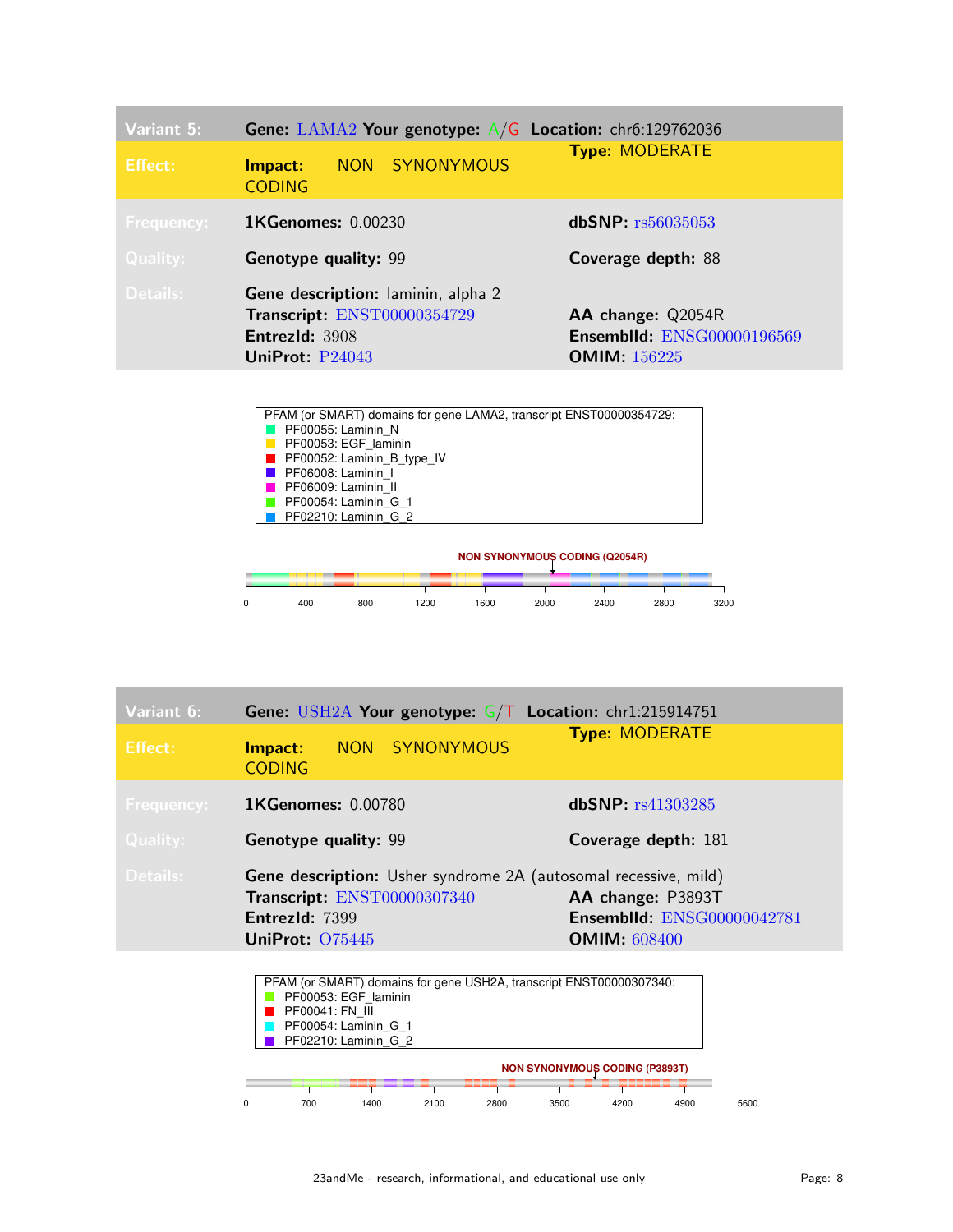| Variant 7:<br>Effect:         | <b>Gene: TTN Your genotype: <math>G/A</math> Location:</b> chr2:179395554<br>NON SYNONYMOUS<br>Impact:<br><b>CODING</b> | <b>Type: MODERATE</b>                                                          |
|-------------------------------|-------------------------------------------------------------------------------------------------------------------------|--------------------------------------------------------------------------------|
| <b>Frequency:</b><br>Quality: | <b>1KGenomes: 0.00530</b><br><b>Genotype quality: 99</b>                                                                | dbSNP: rs66961115<br>Coverage depth: 201                                       |
| Details:                      | <b>Gene description: titin</b><br>Transcript: ENST00000356127<br>EntrezId: 7273<br>UniProt: Q8WZ42                      | AA change: A26195V<br><b>Ensemblid: ENSG00000155657</b><br><b>OMIM: 188840</b> |





| Variant 8:        | Gene: NPHS1 Your genotype: $T/A$ Location: chr19:36341311                                                                                    |                                                                                                                       |  |  |  |
|-------------------|----------------------------------------------------------------------------------------------------------------------------------------------|-----------------------------------------------------------------------------------------------------------------------|--|--|--|
| <b>Effect:</b>    | NON SYNONYMOUS<br>Impact:<br><b>CODING</b>                                                                                                   | <b>Type: MODERATE</b>                                                                                                 |  |  |  |
| <b>Frequency:</b> | <b>1KGenomes: 0.00290</b>                                                                                                                    | dbSNP: rs145125791                                                                                                    |  |  |  |
| <b>Quality:</b>   | <b>Genotype quality: 99</b>                                                                                                                  | Coverage depth: 68                                                                                                    |  |  |  |
| Details:          | Gene description: nephrosis 1, congenital, Finnish type (nephrin)<br>Transcript: ENST00000353632<br><b>Entrezid: 4868</b><br>UniProt: 060500 | AA change: N188I<br><b>Ensemblid: ENSG00000161270</b><br><b>OMIM: 602716</b>                                          |  |  |  |
|                   | $\blacksquare$<br>$\frac{1}{2}$                                                                                                              | $\cdot$ $\cdot$ $\sim$ $\cdot$ $\cdot$ $\sim$ $\cdot$ $\sim$ $\cdot$ $\sim$ $\sim$ $\sim$ $\sim$ $\sim$ $\sim$ $\sim$ |  |  |  |

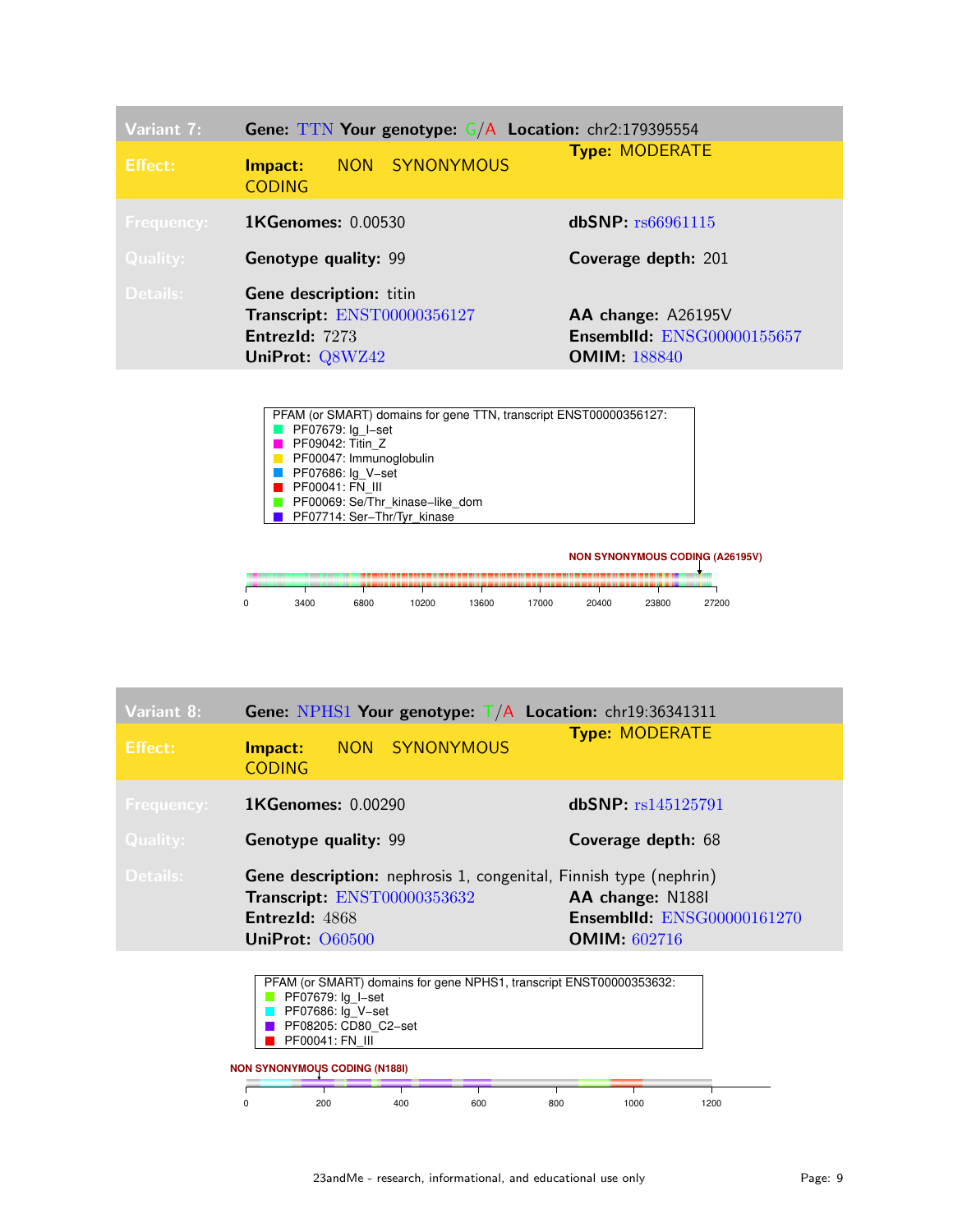| Variant 9:        | <b>Gene:</b> CEP290 Your genotype: $C/T$ Location: chr12:88472996                                                               |                                                                               |  |  |  |
|-------------------|---------------------------------------------------------------------------------------------------------------------------------|-------------------------------------------------------------------------------|--|--|--|
| <b>Effect:</b>    | NON SYNONYMOUS<br>Impact:<br><b>CODING</b>                                                                                      | <b>Type: MODERATE</b>                                                         |  |  |  |
| <b>Frequency:</b> | <b>1KGenomes: 0.00330</b>                                                                                                       | dbSNP: rs61941020                                                             |  |  |  |
| <b>Quality:</b>   | <b>Genotype quality: 99</b>                                                                                                     | Coverage depth: 126                                                           |  |  |  |
| Details:          | Gene description: centrosomal protein 290kDa<br>Transcript: ENST00000552810<br><b>Entrezid: 80184</b><br><b>UniProt: 015078</b> | AA change: R1746Q<br><b>Ensemblid: ENSG00000198707</b><br><b>OMIM: 610142</b> |  |  |  |

| <b>NON SYNONYMOUS CODING (R1746Q)</b> |     |     |      |     |     |      |      |         |
|---------------------------------------|-----|-----|------|-----|-----|------|------|---------|
|                                       |     |     |      |     |     |      |      |         |
|                                       | 350 | 700 | 1050 | 400 | 750 | 2100 | 2450 | og<br>້ |

| Variant 10:     | <b>Gene: MMAB Your genotype: G/A Location: chr12:109998846</b>                                                                                                |                                                                              |
|-----------------|---------------------------------------------------------------------------------------------------------------------------------------------------------------|------------------------------------------------------------------------------|
| <b>Effect:</b>  | NON SYNONYMOUS<br>Impact:<br><b>CODING</b>                                                                                                                    | <b>Type: MODERATE</b>                                                        |
| Frequency:      | $1$ KGenomes: 9e-04                                                                                                                                           | dbSNP: NA                                                                    |
| <b>Quality:</b> | <b>Genotype quality: 99</b>                                                                                                                                   | Coverage depth: 52                                                           |
| Details:        | <b>Gene description:</b> methylmalonic aciduria (cobalamin deficiency) cblB type<br>Transcript: ENST00000266839<br><b>EntrezId: 326625</b><br>UniProt: Q96EY8 | AA change: R104C<br><b>Ensemblid: ENSG00000139428</b><br><b>OMIM: 607568</b> |

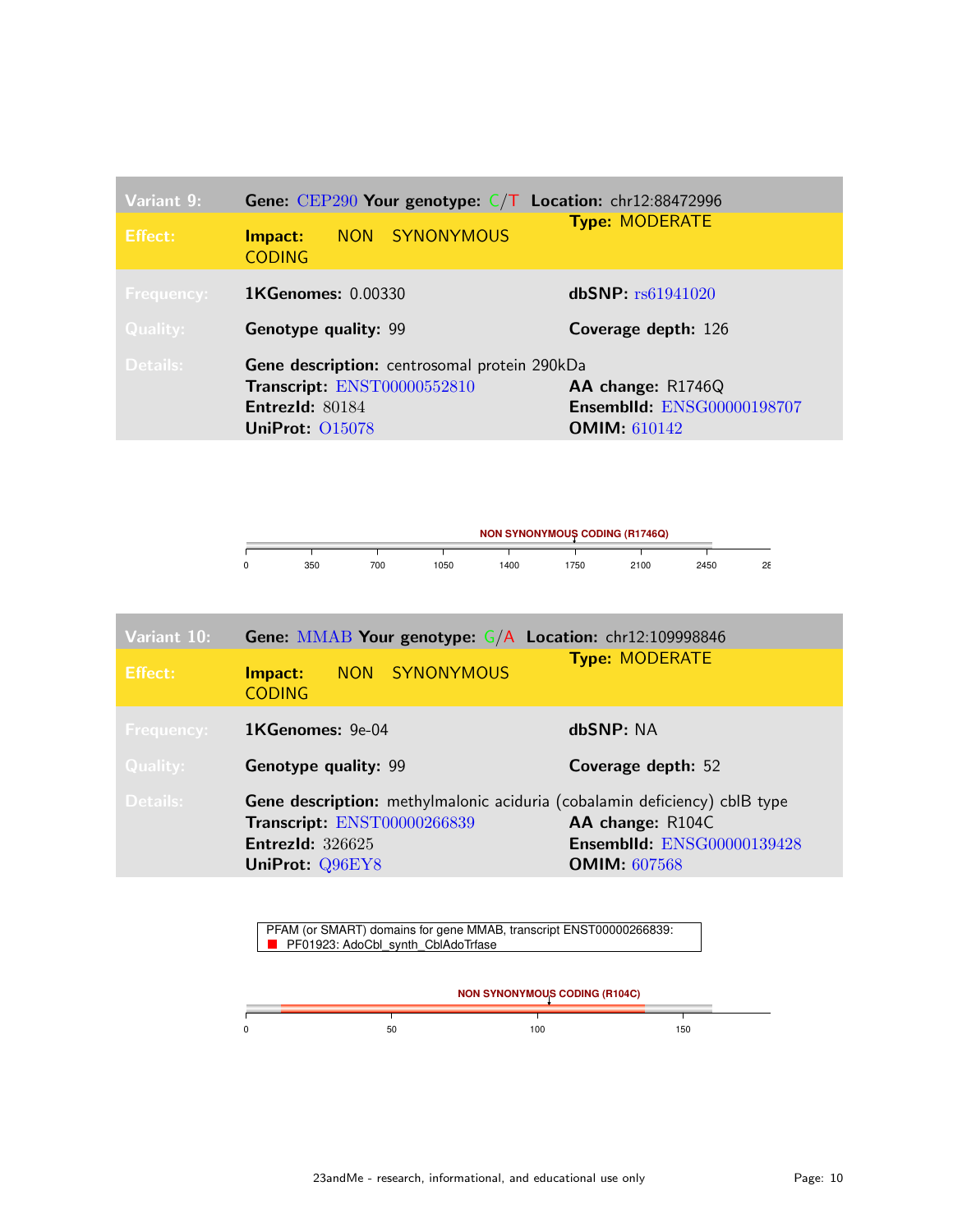| Variant 11:       | Gene: SLC34A2 Your genotype: G/C Location: chr4:25675943                       |                            |
|-------------------|--------------------------------------------------------------------------------|----------------------------|
| Effect:           | NON SYNONYMOUS<br>Impact:<br><b>CODING</b>                                     | <b>Type: MODERATE</b>      |
| <b>Frequency:</b> | <b>1KGenomes: 0.00320</b>                                                      | dbSNP: rs76404281          |
| <b>Quality:</b>   | <b>Genotype quality: 99</b>                                                    | Coverage depth: 85         |
| Details:          | <b>Gene description:</b> solute carrier family 34 (sodium phosphate), member 2 |                            |
|                   | Transcript: ENST00000503434                                                    | AA change: L413F           |
|                   | EntrezId: $10568$                                                              | Ensemblid: ENSG00000157765 |
|                   | UniProt: 095436                                                                | <b>OMIM:</b> $604217$      |

PFAM (or SMART) domains for gene SLC34A2, transcript ENST00000503434: PF02690: Na/Pi\_cotranspt



| Variant 12:       | <b>Gene:</b> KCNE1 Your genotype: $C/T$ Location: chr21:35821680                                                                                           |                                                                             |
|-------------------|------------------------------------------------------------------------------------------------------------------------------------------------------------|-----------------------------------------------------------------------------|
| <b>Effect:</b>    | NON SYNONYMOUS<br>Impact:<br><b>CODING</b>                                                                                                                 | <b>Type: MODERATE</b>                                                       |
| <b>Frequency:</b> | <b>1KGenomes: 0.00490</b>                                                                                                                                  | dbSNP: rs1805128                                                            |
| <b>Quality:</b>   | <b>Genotype quality: 99</b>                                                                                                                                | Coverage depth: 90                                                          |
| Details:          | <b>Gene description:</b> potassium voltage-gated channel, Isk-related family, member 1<br>Transcript: ENST00000337385<br>EntrezId: 3753<br>UniProt: P15382 | AA change: D85N<br><b>Ensemblid: ENSG00000180509</b><br><b>OMIM: 176261</b> |

PFAM (or SMART) domains for gene KCNE1, transcript ENST00000337385: PF02060: K\_chnl\_volt-dep\_bsu\_KCNE

|    | <b>NON SYNONYMOUS CODING (D85N)</b> |  |
|----|-------------------------------------|--|
| 50 | 100                                 |  |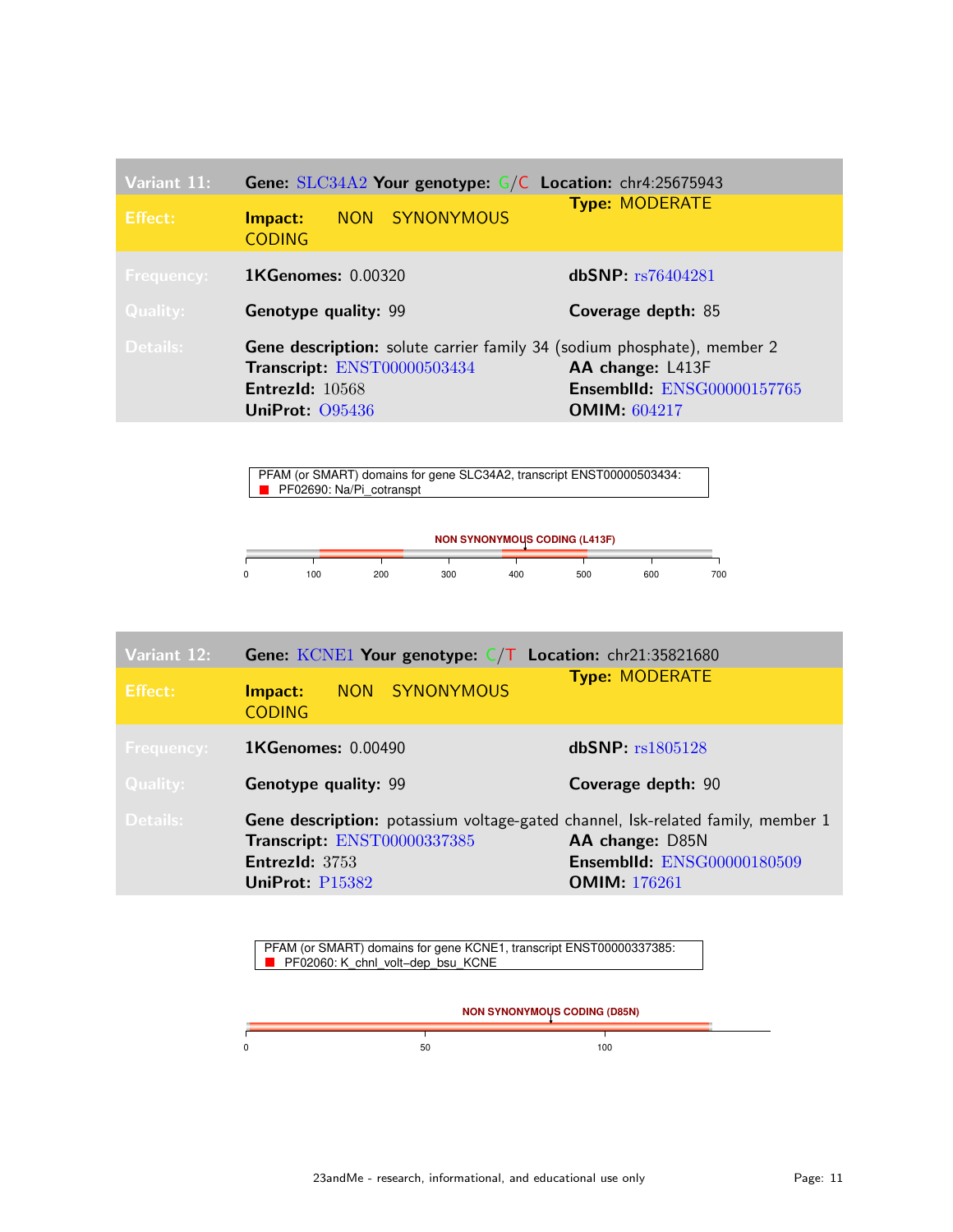| Variant 13:       | Gene: USH2A Your genotype: $T/G$ Location: chr1:216166454                                                                                  |                                                                               |
|-------------------|--------------------------------------------------------------------------------------------------------------------------------------------|-------------------------------------------------------------------------------|
| Effect:           | NON SYNONYMOUS<br>Impact:<br><b>CODING</b>                                                                                                 | <b>Type: MODERATE</b>                                                         |
| <b>Frequency:</b> | <b>1KGenomes: 0.00970</b>                                                                                                                  | dbSNP: rs41277212                                                             |
| Quality:          | <b>Genotype quality: 99</b>                                                                                                                | Coverage depth: 198                                                           |
| Details:          | <b>Gene description:</b> Usher syndrome 2A (autosomal recessive, mild)<br>Transcript: ENST00000307340<br>EntrezId: 7399<br>UniProt: 075445 | AA change: E2238A<br><b>Ensemblid: ENSG00000042781</b><br><b>OMIM:</b> 608400 |
|                   | PFAM (or SMART) domains for gene USH2A, transcript ENST00000307340:                                                                        |                                                                               |



| Variant 14:       | <b>Gene: TTN Your genotype: <math>C/A</math> Location:</b> chr2:179395555 |                |                                   |
|-------------------|---------------------------------------------------------------------------|----------------|-----------------------------------|
| <b>Effect:</b>    | Impact:<br><b>CODING</b>                                                  | NON SYNONYMOUS | <b>Type: MODERATE</b>             |
| <b>Frequency:</b> | <b>1KGenomes: 0.00530</b>                                                 |                | dbSNP: rs67254537                 |
| <b>Quality:</b>   | <b>Genotype quality: 99</b>                                               |                | Coverage depth: 201               |
| Details:          | <b>Gene description: titin</b>                                            |                |                                   |
|                   | Transcript: ENST00000356127                                               |                | AA change: A26195S                |
|                   | EntrezId: 7273                                                            |                | <b>Ensemblid: ENSG00000155657</b> |
|                   | UniProt: Q8WZ42                                                           |                | <b>OMIM: 188840</b>               |

| PF07679: Ig I-set               |  |
|---------------------------------|--|
| PF09042: Titin Z                |  |
| PF00047: Immunoglobulin         |  |
| PF07686: Ig V-set               |  |
| PF00041: FN III                 |  |
| PF00069: Se/Thr kinase-like dom |  |
| PF07714: Ser-Thr/Tyr kinase     |  |

|      |      |       |       |       |       |       | <b>NON SYNONYMOUS CODING (A26195S)</b> |
|------|------|-------|-------|-------|-------|-------|----------------------------------------|
|      |      |       |       |       |       |       |                                        |
|      |      |       |       |       |       |       |                                        |
| 3400 | 6800 | 10200 | 13600 | 17000 | 20400 | 23800 | 27200                                  |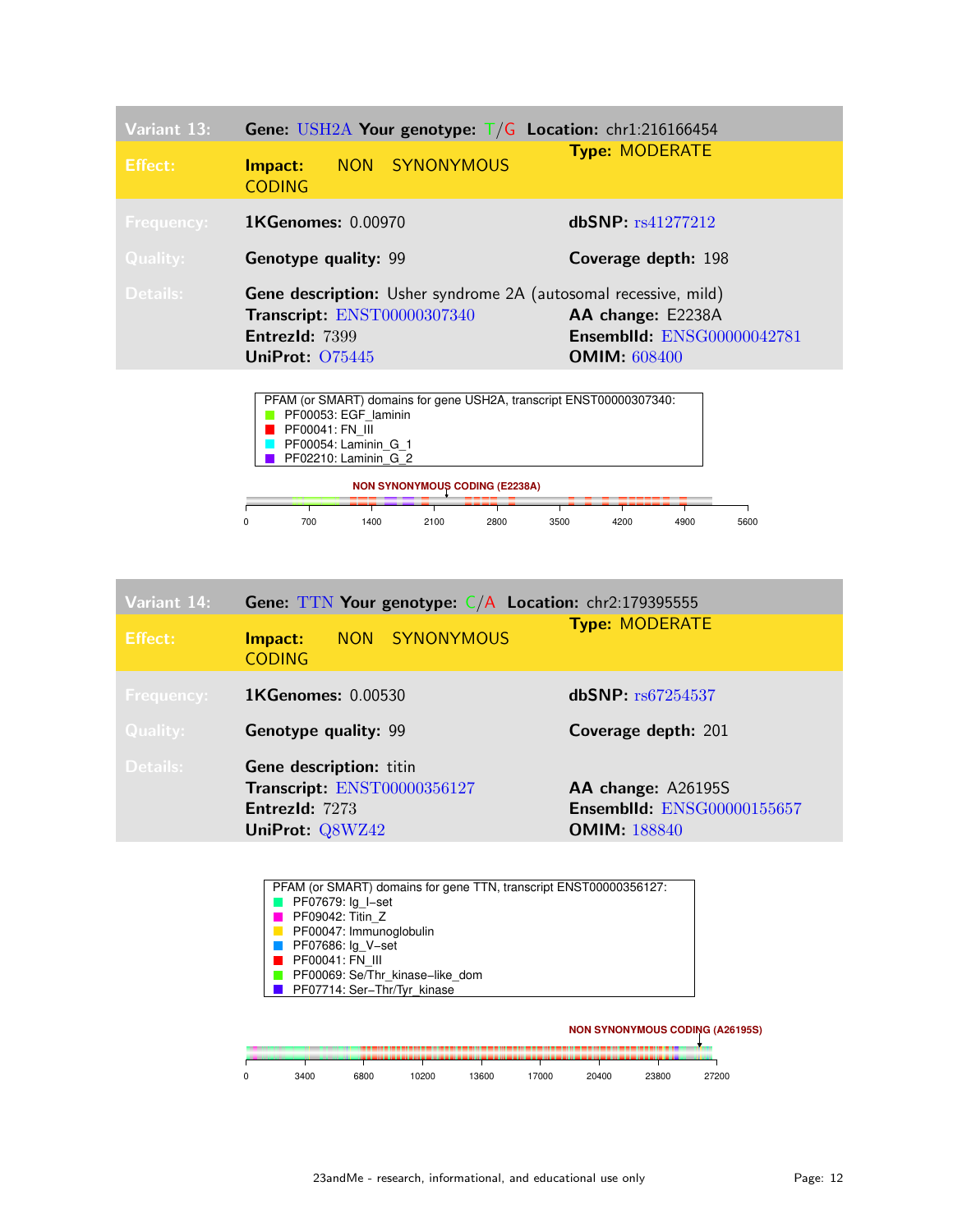| Variant 15:       | <b>Gene:</b> SMPD1 Your genotype: $G/A$ Location: chr11:6413167            |                                                      |
|-------------------|----------------------------------------------------------------------------|------------------------------------------------------|
| Effect:           | NON SYNONYMOUS<br>Impact:<br><b>CODING</b>                                 | <b>Type: MODERATE</b>                                |
| <b>Frequency:</b> | <b>1KGenomes:</b> 5e-04                                                    | dbSNP: rs1803161                                     |
| Quality:          | <b>Genotype quality: 99</b>                                                | Coverage depth: 138                                  |
|                   |                                                                            |                                                      |
| Details:          | <b>Gene description:</b> sphingomyelin phosphodiesterase 1, acid lysosomal |                                                      |
|                   | Transcript: ENST00000530395<br>EntrezId: 6609                              | AA change: R18H<br><b>Ensemblid: ENSG00000166311</b> |
|                   | UniProt: P17405                                                            | <b>OMIM: 607608</b>                                  |

PFAM (or SMART) domains for gene SMPD1, transcript ENST00000530395: PF00149: Metallo\_PEstase\_dom

**NON SYNONYMOUS CODING (R18H)**

 $0 \hspace{2.5cm} 50$